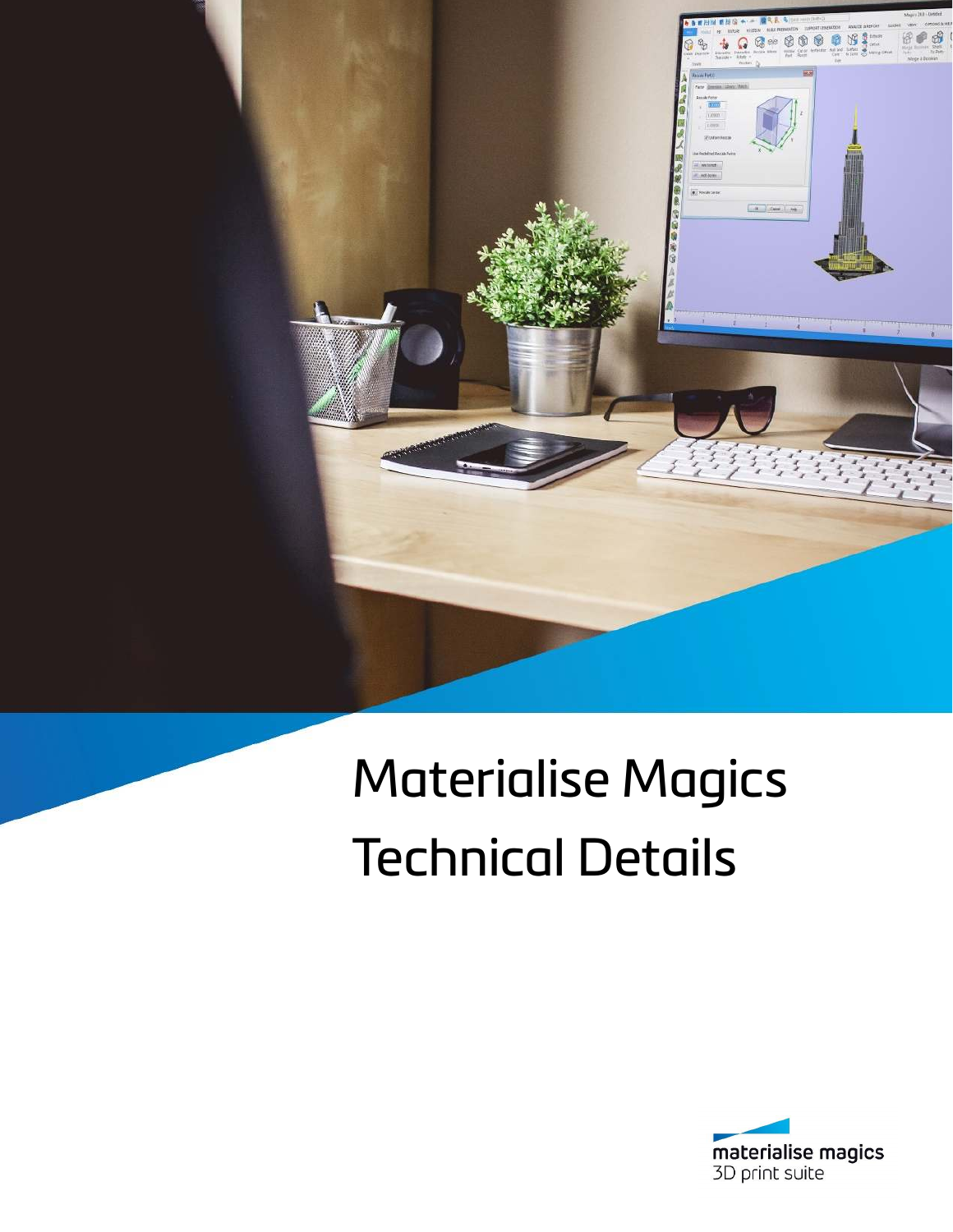# Magics Features Overview

Magics is the industry-leading data preparation software for 3D Printing. It's the missing link between your idea and a great 3D-printed model. The 3D printing industry is buzzing and a wide range of technologies drive new applications. Whatever technology the future will favor, this all-round software package is ready to support your business, small or large!

Please note that the list of features below is not exhaustive.

## Import

With Magics, you can import an impressive number of file formats, including color and texture information, and stay in control of your original data.

The following import formats are included in Magics RP:

VRML (\*.wrl, \*.vrml, \*.x3dv), Rhino (\*.3dm), Sketchup (\*.skp), OBJ (\*.obj), 3DS (\*.3ds, \*.prj), PLY (\*.ply, \*.zcp), ZPR (\*.zpr), FBX (\*.fbx), COLLADA (\*.dae), X3D (.x3d), 3MF (\*.3mf), DXF (\*.dxf), STL (\*.stl)

## Repair

For a good print, you need high-quality 3D designs. To achieve this, Magics includes the best repair tools:

- Solve the most common problems in one click with Autofix
- Let the Fix Wizard guide you through the fixing process step-by-step when facing complex errors
- Maintain full control with manual tools
- Repair architectural models and add thickness with ShrinkWrap (i.e. a thin layer is wrapped around the original model and shrinks afterwards, repairing all errors)

#### **Enhance Mesh**

To create a watertight mesh (i.e. network of triangles representing your model) that is easy to edit, you can rely on mesh enhancement tools:

- Remove unnecessary triangles with Triangle Reduction
- Smooth your mesh without losing details you want to preserve

#### Edit

Magics offers a wide range of easy-to-use editing features, targeted towards 3D Printing. With our toolset you can:

- Hollow and perforate your parts
- Cut with advanced cutting lines
- Perform powerful Boolean operations (Unite, Subtract, Intersect)
- Apply text and image labels
- Turn surfaces into printable solids
- Modify the geometry of your parts with the extrude and offset tools
- Mark triangles, surfaces or entire shells fast and accurately

#### Color & Textures

Easily apply textures or colors on marked areas, and edit them to suit your needs. Our algorithms are optimized to preserve textures and colors while working with the data.

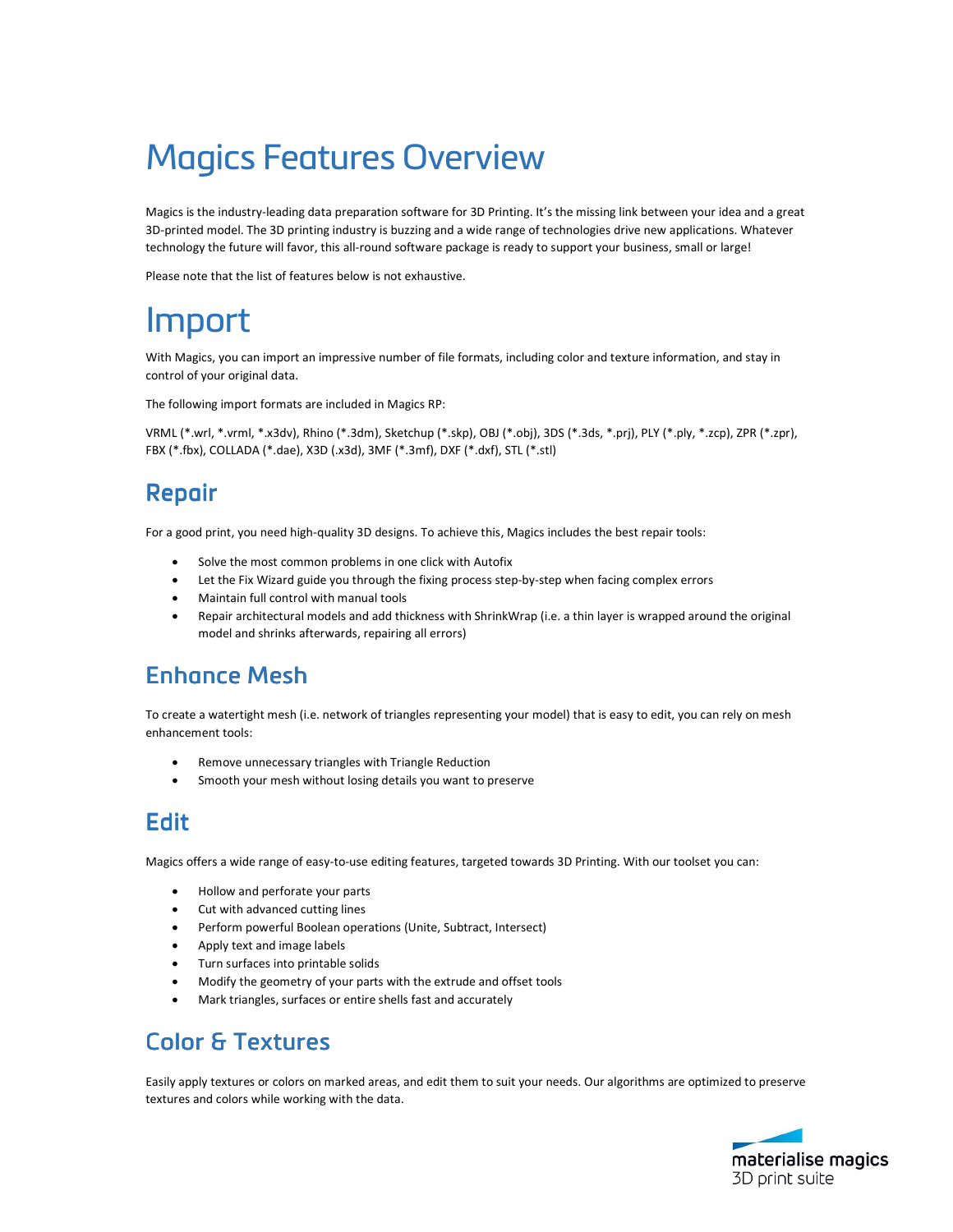## **Build Preparation**

Prepare platforms in a fast and efficient way thanks to our advanced positioning tools and machine management.

- Visualize your 3D printers within Magics, so you can see how many parts will fit
- Easily achieve the exact position, rotation and size that is required with user-friendly yet powerful Translate, Rotate, Rescale and Mirroring tools
- Use automatic placement to save time when preparing a build with many parts

#### Analyze & Report

Magics contains measurement and analysis tools to ensure the quality of your printed parts. Reports and 3D PDFs are also among the possibilities.

- Make sure all features of the part are thick enough to print
- Check whether parts are not colliding or out of the printer's platform
- Measure any feature of your part
- Generate 3D PDFs and reports to efficiently communicate with your clients. Easily embed parameters of parts in your reports by linking it to your Word or Excel files.

### Visualization

Visualization tools are important to work fluently with any 3D application. Magics has everything you would expect, including:

- Different shading modes (Shade, Triangle, Wireframe, Transparency) which can be applied to parts individually
- Highlighting of errors in the parts
- The possibility to make advanced sections of your parts

#### Customization

Magics user interface is extremely customizable, so you can tweak it exactly to your needs.

- Hide functions and tabs you don't use
- Make your own ribbons, toolbars and context menus
- Assign shortcuts to your frequently used functions
- Change colors to your preferences